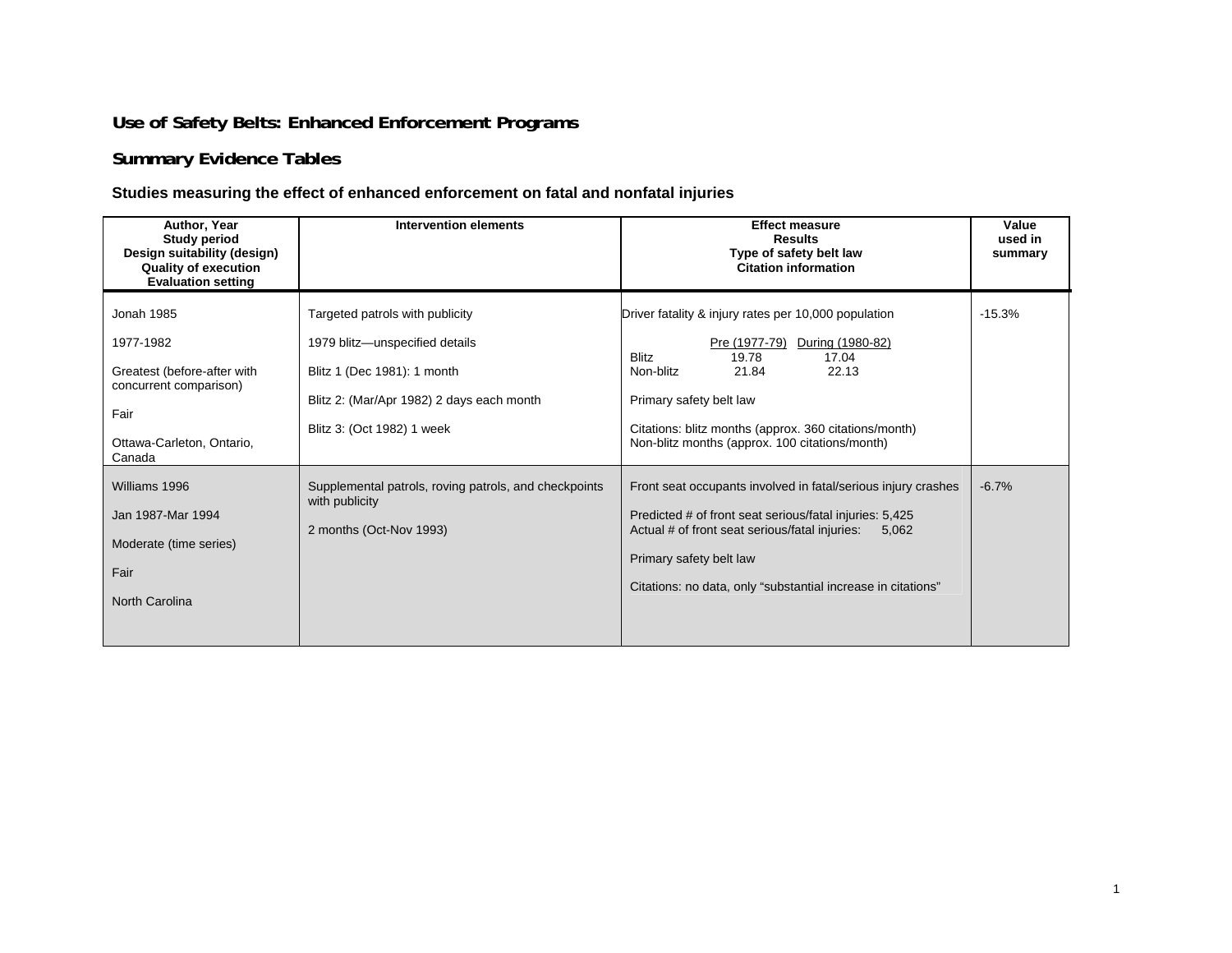## **Studies measuring the effect of enhanced enforcement on safety belt use**

| Author, Year<br><b>Study period</b><br>Design suitability (design)<br><b>Quality of execution</b><br><b>Evaluation setting</b>                                       | <b>Intervention elements</b>                                                                                                                                         | <b>Effect measure</b><br><b>Results</b><br>Type of safety belt law<br><b>Citation information</b>                                                                                                                                                                                                           | Value<br>Used in<br>summary<br>Follow-up        |
|----------------------------------------------------------------------------------------------------------------------------------------------------------------------|----------------------------------------------------------------------------------------------------------------------------------------------------------------------|-------------------------------------------------------------------------------------------------------------------------------------------------------------------------------------------------------------------------------------------------------------------------------------------------------------|-------------------------------------------------|
| Jonah 1982<br>Sep 1979-Apr 1980<br>Greatest (time series with<br>concurrent comparison group)<br>Fair<br>Ottawa, Ontario, Canada                                     | Targeted patrols and checkpoints with publicity<br>1 month (Oct 1979)<br>23,910 drivers observed                                                                     | Observed driver safety belt use<br>Pre: I=58.3%, C=54.3%<br>Post: I=79.8%, C=51.9%<br>1 month post I=76.5%, C=51.3%<br>6 months post 1=70.2%, C=50.1% (p<.001)<br>Primary safety belt law<br>Citations: increased by 975% in Ottawa during program and<br>"very little change" in control location (p<.001) | $+23.9%$<br>Follow-up<br>(6 months)<br>$+16.1%$ |
| <b>Jonah 1985</b><br>Nov 1981-Oct 1982<br>Greatest (before and after with<br>concurrent comparison)<br>Fair<br>Ottawa-Carleton, Ontario,<br>Canada                   | Targeted patrols with publicity<br>Blitz 1: 1 month (Dec 1981)<br>Blitz 2: 2 days each month (Mar/Apr 1982)<br>Blitz 3: 1 week (Oct 1982)<br>32,660 drivers observed | Observed driver safety belt use<br>Pre: I=66.0%, C=43.8%<br>Post: I=83.6%, C=44.1%<br>Primary safety belt law<br>Citations: blitz months (approx. 360 citations/month)<br>Non-blitz months (approx. 100 citations/month)                                                                                    | $+17.3%$                                        |
| Watson 1986<br>Feb-May (year not reported)<br>Greatest (before-after with<br>concurrent comparison)<br>Fair<br>Unidentified community in<br>British Columbia, Canada | Targeted patrols with publicity<br>4 weeks<br>3665 occupants observed                                                                                                | Observed safety belt use among drivers<br>Pre: $I = 44.6\%$ , C=60.9%<br>Post: I=71.4%, C=56.6%<br>Primary safety belt law<br>Citations: "30 times" as many during as prior                                                                                                                                 | $+31.1%$                                        |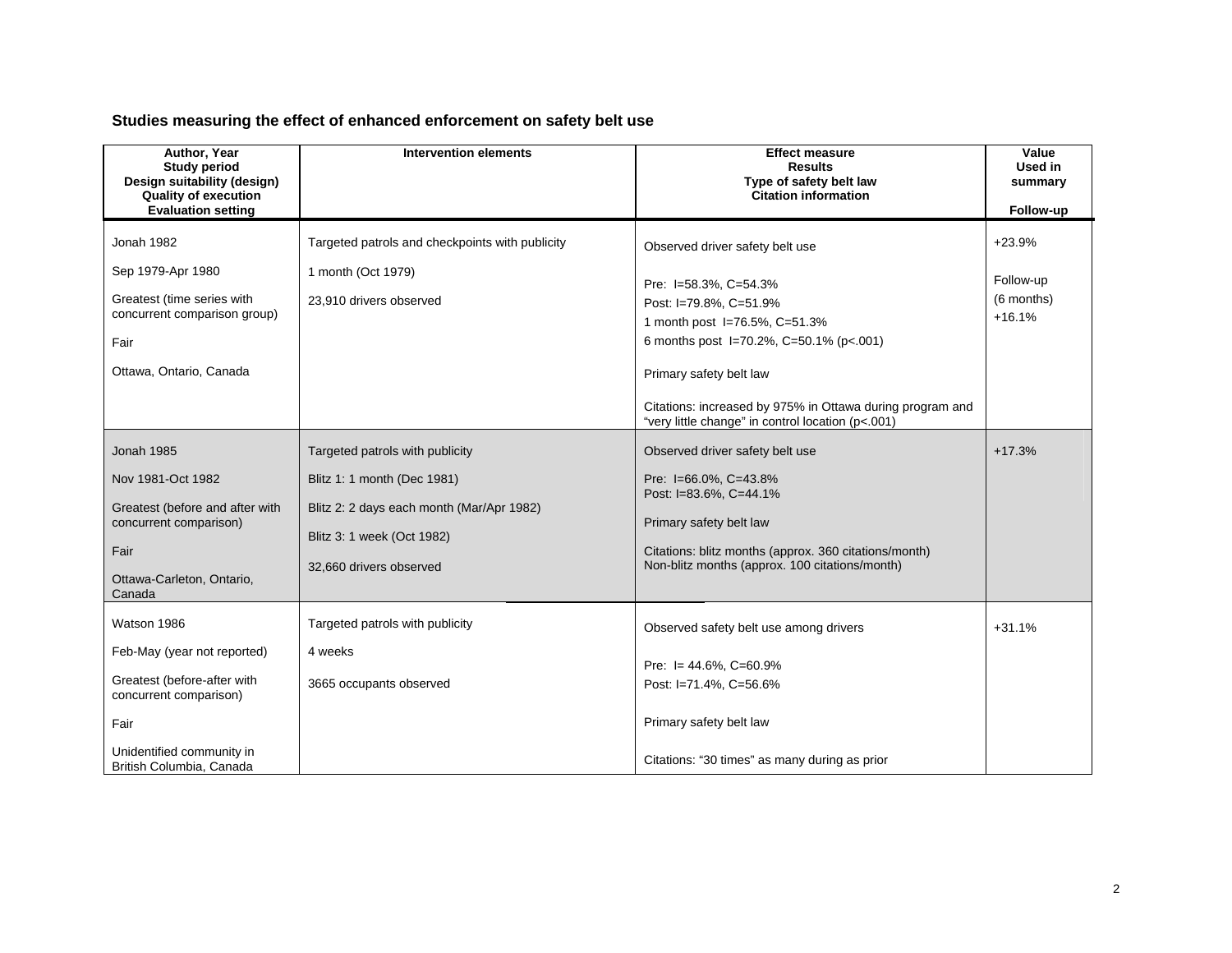| Author, Year<br><b>Study period</b><br>Design suitability (design)<br><b>Quality of execution</b>                       | <b>Intervention elements</b>                                                                                                    | <b>Effect measure</b><br><b>Results</b><br>Type of safety belt law<br><b>Citation information</b>                                                                                                                                                  | Value<br>Used in<br>summary                                   |
|-------------------------------------------------------------------------------------------------------------------------|---------------------------------------------------------------------------------------------------------------------------------|----------------------------------------------------------------------------------------------------------------------------------------------------------------------------------------------------------------------------------------------------|---------------------------------------------------------------|
| <b>Evaluation setting</b>                                                                                               |                                                                                                                                 |                                                                                                                                                                                                                                                    | Follow-up                                                     |
| Williams 1987<br>Nov 1985-Dec 1986<br>Greatest (before-after with<br>concurrent comparison)<br>Fair<br>Elmira, New York | Foot patrols, supplemental and targeted patrols with<br>publicity<br>Blitz 1: 3 weeks (Nov 1985)<br>Blitz 2: 3 weeks (Apr 1986) | Observed front seat safety belt use<br>Pre: I=49%, C=42%<br>Post: I=77%, C=43%<br>8 months post: I=66%, C=37%<br>Primary safety belt law                                                                                                           | $+27%$<br>Follow-up<br>(8 months)<br>$+22%$                   |
|                                                                                                                         |                                                                                                                                 | Citations: during blitz 1, 189 citations were written; prior to<br>the program, 1-2 citations were written weekly                                                                                                                                  |                                                               |
| Rood 1987<br>Apr 1986-Feb 1987<br>Greatest (time series with<br>concurrent comparison)                                  | Albany, NY: supplemental patrols with publicity<br>Greece, NY: targeted patrols with publicity<br>Four intermittent blitzes     | Observed front safety belt use<br><b>Supplemental Patrols</b><br>Pre: I=52.4%, C=53.7%<br>Post: I=64.6%, C=56.5%<br>4 months post: I=60.9%, C=54.2%                                                                                                | Supplemental<br>$+9.4%$<br>Follow-up<br>(4 months)<br>$+8.0%$ |
| Good<br>Albany and Greece, New York                                                                                     |                                                                                                                                 | <b>Targeted Patrols</b><br>Pre: I=49.0%, C=53.7%<br>Post: I=65.8%, C=56.5%<br>4 months post: I=64.6%, C=54.2%<br>Primary safety belt law<br>Citations: increased in Albany by 800%, in Greece by<br>1000%, and in Tonawanda by 200% during blitzes | Targeted<br>$+14.0%$<br>Follow-up<br>(4 months)<br>$+15.1%$   |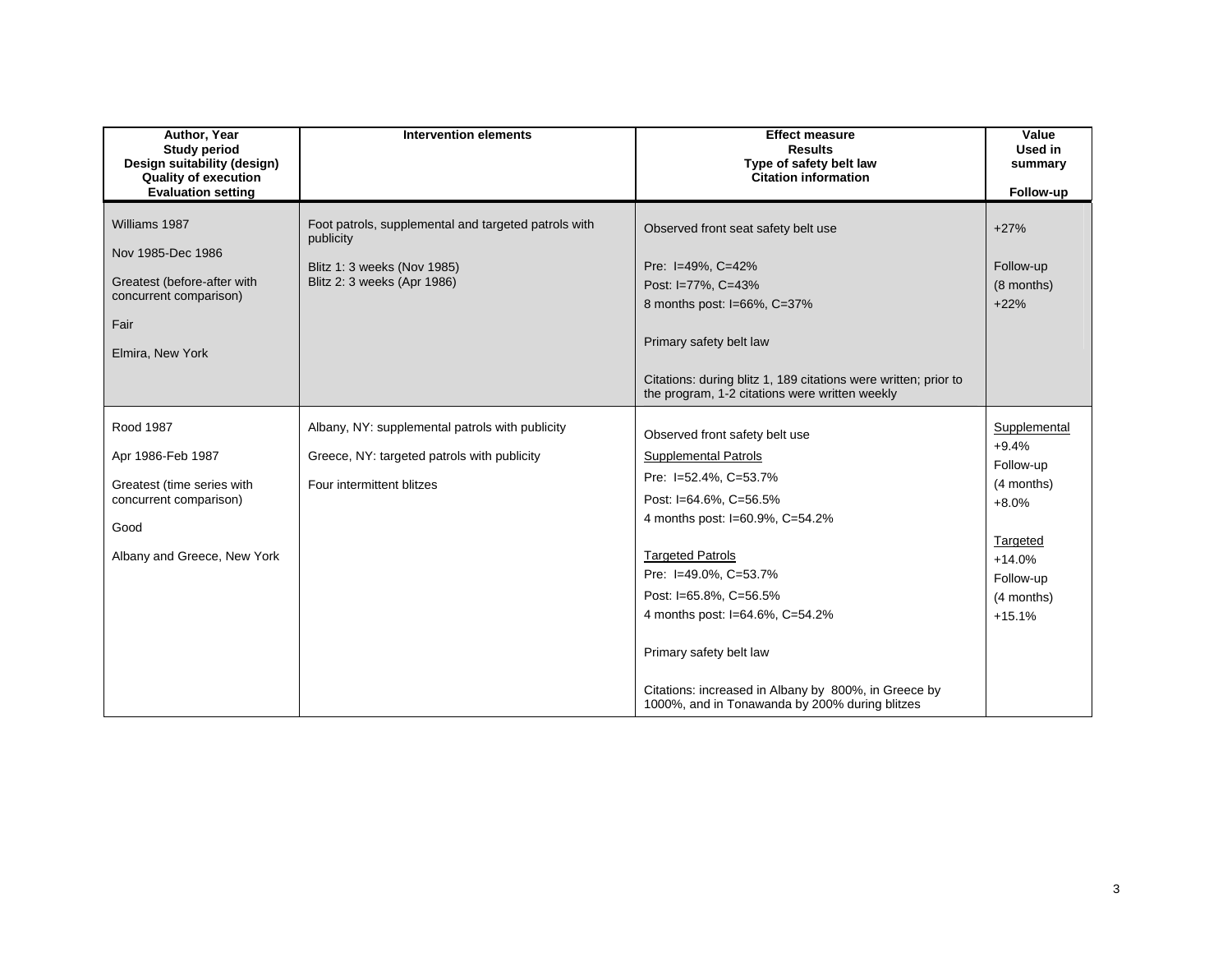| Author, Year<br><b>Study period</b><br>Design suitability (design)<br><b>Quality of execution</b><br><b>Evaluation setting</b> | <b>Intervention elements</b>                                                                                                              | <b>Effect measure</b><br><b>Results</b><br>Type of safety belt law<br><b>Citation information</b>                                                                                                                                                                                                           | Value<br>Used in<br>summary<br>Follow-up      |
|--------------------------------------------------------------------------------------------------------------------------------|-------------------------------------------------------------------------------------------------------------------------------------------|-------------------------------------------------------------------------------------------------------------------------------------------------------------------------------------------------------------------------------------------------------------------------------------------------------------|-----------------------------------------------|
| Malenfant 1988<br>Aug-Feb (year not reported)<br>Moderate (time series)<br>Fair<br>Halifax and Moncton, Nova<br>Scotia         | Targeted patrols with publicity<br>4 weekends<br>9600 drivers observed                                                                    | Observed driver safety belt use<br>Halifax<br>Moncton<br>62.5%<br>Pre<br>86.0%<br>86.0%<br>73.0%<br>Post<br>66.0%<br>86.0%<br>1 month post<br>Primary safety belt law<br>No citation information                                                                                                            | $+5%$<br>Follow-up<br>$(1$ month)<br>$+2%$    |
| <b>Lund 1989</b><br>Sep 1986-May 1987<br>Greatest (time series with<br>concurrent comparison)<br>Fair<br>Modesto, California   | Targeted patrols with publicity<br>8 weeks<br>10,645 observations in Modesto<br>1,782 observations in Visalia                             | Observed front seat safety belt use<br>Pre: $I=32\%$ , C=28% (p<.05)<br>Post: I=56%, C=28% (p<.0001)<br>23 weeks post: I=47%, C=23% (p<.0001)<br>Secondary safety belt law<br>Citations: increased from 300-400 per month prior to about<br>550 in the months after the intervention                        | $+24%$<br>Follow-up<br>(23 weeks)<br>$+20%$   |
| Dussault 1990<br>Aug-Oct 1987<br>Moderate (time series)<br>Fair<br>Quebec, Canada                                              | Targeted patrols with publicity and incentive component<br>Enforcement:: 4 weeks (Oct 5-31, 1987)<br>Incentives: 6 days (Oct 26-31, 1987) | Observed safety belt use (unspecified)<br>Urban<br>Expressways<br>66.8%<br>79.8%<br>Pre:<br>79.2%<br>84.7%<br>Post:<br>6 months post:: 77.1%<br>87.1%<br>Primary safety belt law<br>Citations: increased about 340%, from average of 430 per<br>day in pre-intervention period to 1,467 during enforcement. | $+8.6%$<br>Follow-up<br>(6 months)<br>$+8.8%$ |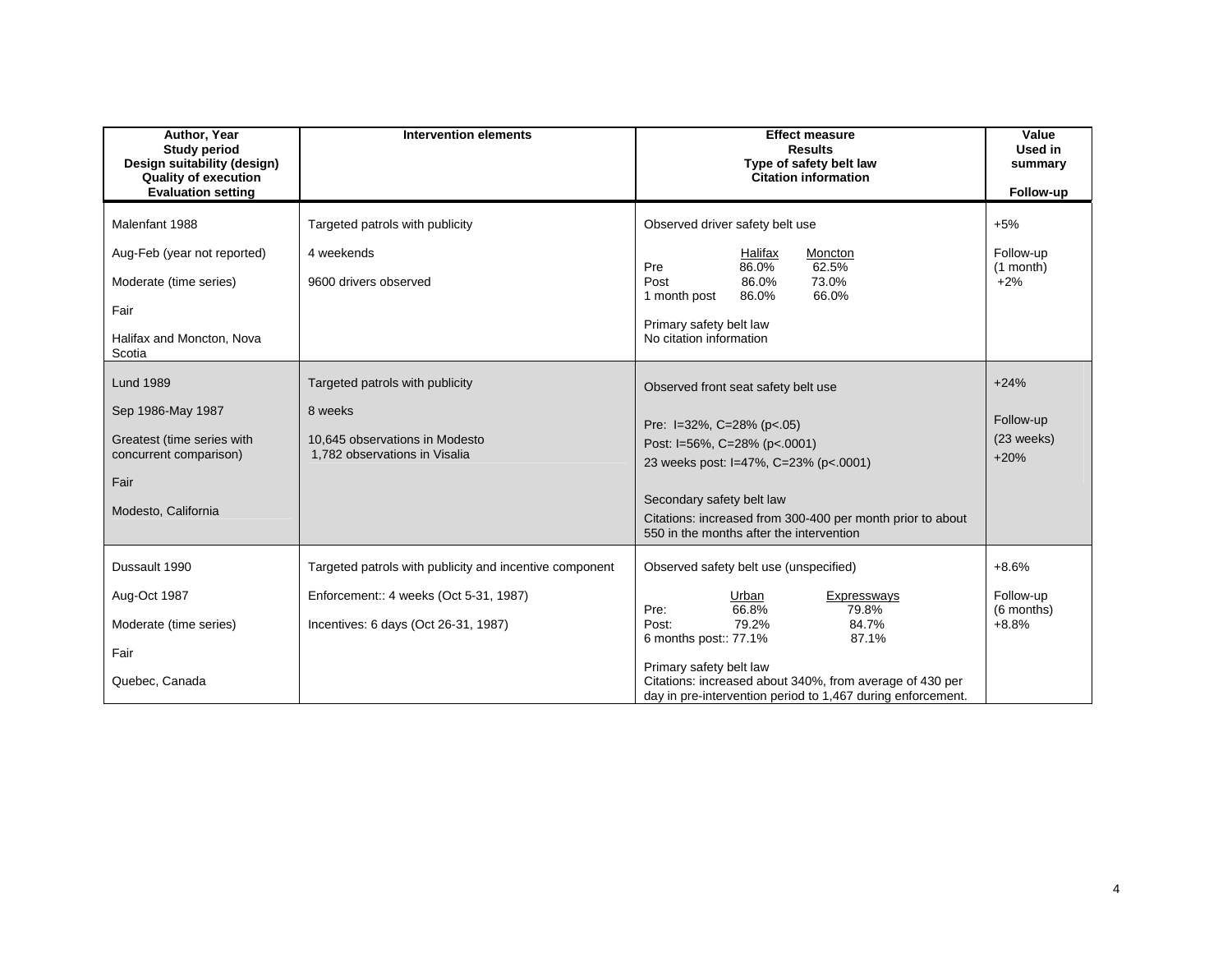| Author, Year<br><b>Study period</b><br>Design suitability (design)<br><b>Quality of execution</b><br><b>Evaluation setting</b> | <b>Intervention elements</b>                                                                                                 | <b>Effect measure</b><br><b>Results</b><br>Type of safety belt law<br><b>Citation information</b>                                                                                                                                                       | Value<br>Used in<br>summary<br>Follow-up                      |
|--------------------------------------------------------------------------------------------------------------------------------|------------------------------------------------------------------------------------------------------------------------------|---------------------------------------------------------------------------------------------------------------------------------------------------------------------------------------------------------------------------------------------------------|---------------------------------------------------------------|
| Mortimer 1990<br>Jan 1987-Feb 1988<br>Greatest (time series with<br>concurrent comparison)<br>Fair<br>Rantoul, Illinois        | Targeted patrols with publicity<br>Blitz 1:2 weeks (Oct 1987)<br>Blitz 1:2 weeks (Nov 1987)<br>About 10,000 drivers observed | Observed driver safety belt use<br>Pre: I=42%, C=26%<br>Post: I=50%, C=26%<br>7-12 weeks post: I=44%, C=27%<br>Secondary safety belt law<br>Citations: safety belt citations as % of all citations increased<br>from 0% to about 25% during enforcement | <b>Drivers</b><br>$+8%$<br>Follow-up<br>(7-12 weeks)<br>$+1%$ |
| Hagenzieker 1991<br>June 1988-February 1989<br>Moderate (time series)<br>Fair<br>Eight military bases in the<br>Netherlands    | Supplemental patrols with publicity<br>2 months                                                                              | Observed front safety belt use<br>Pre: 67%<br>Post: 75% (p<.001)<br>3 months post: 78%<br>Primary safety belt law<br>Citations: number varied by base, number of fines per hour<br>correlated with observed use (Pearson $r = .80$ , $p < .05$ )        | $+8%$<br>Follow-up<br>(3 months)<br>$+11%$                    |
| Streff 1992<br>Sep 1989-Dec 1990<br>Moderate (time series)<br>Good<br>Western Michigan                                         | Supplemental and targeted patrols with publicity<br>11 months (Nov 1989-Sep 1990)<br>12,414 observations                     | Observed front seat safety belt use<br>Pre: 56.7%<br>Post: 67.6%<br>3 months post: 63.6%<br>Secondary safety belt law<br>Citations: number of safety belt citations and warnings per<br>100 speed citations increased 40% from about 24 to 39.          | $+10.9%$<br>Follow-up<br>(3 months)<br>$+6.9%$                |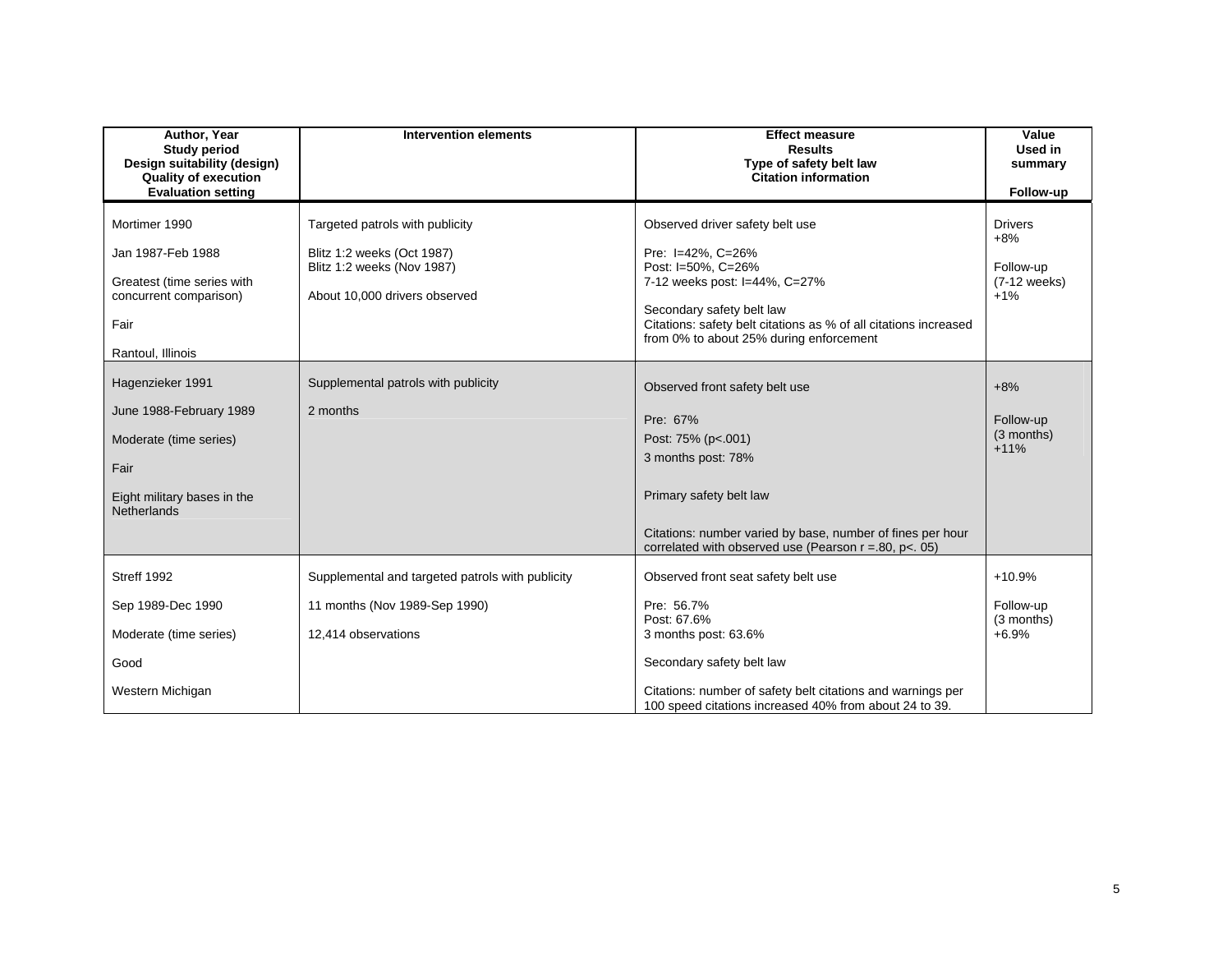| Author, Year<br><b>Study period</b><br>Design suitability (design)<br><b>Quality of execution</b>                                                          | <b>Intervention elements</b>                                                                                                          | <b>Effect measure</b><br><b>Results</b><br>Type of safety belt law<br><b>Citation information</b>                                                                                                                                                                                                | Value<br>Used in<br>summary                |
|------------------------------------------------------------------------------------------------------------------------------------------------------------|---------------------------------------------------------------------------------------------------------------------------------------|--------------------------------------------------------------------------------------------------------------------------------------------------------------------------------------------------------------------------------------------------------------------------------------------------|--------------------------------------------|
| <b>Evaluation setting</b>                                                                                                                                  |                                                                                                                                       |                                                                                                                                                                                                                                                                                                  | Follow-up                                  |
| Williams 1994<br>Dates not specified (8-9 weeks)<br>Moderate (time series)<br>Fair<br>Elizabeth City, Haywood<br>County, and High Point, North<br>Carolina | Supplemental patrols and checkpoints with publicity and<br>incentive component<br>8-9 weeks                                           | Observed front seat safety belt use<br><b>Elizabeth City</b><br>Pre 69%; Post 79%; Effect 10%<br><b>Haywood County</b><br>Pre 43%; Post 81%; Effect 38%<br><b>High Point</b><br>Pre 65%; Post 78%; Effect 13%<br>Primary safety belt law<br>Citations: 2,561 were issued during the intervention | $+20%$                                     |
| Roberts 1994<br>Jul 1990-Nov 1990<br>Greatest (before-after with<br>concurrent comparison)<br>Fair<br>6 communities in Virginia                            | Supplemental and targeted patrols with publicity<br>3 3-week blitzes Jul 1990-Nov 1990                                                | Observed front seat safety belt use<br>Pre: I=56%, C=49%<br>Post: I=74%, C=45% (p<.01)<br>Secondary safety belt law<br>Citations: number issued not provided, Pearson $r = .86$ (p<br><.003) for correlation between percentage of safety belt use<br>and citation-to-resident ratio             | $+22%$                                     |
| Williams 1996<br>Oct 1992-Aug 1994<br>Least (before-after)<br>Fair<br><b>North Carolina</b>                                                                | Targeted patrols, checkpoints, and roving patrols with<br>publicity<br>Blitz 1: 8 weeks (Oct-Nov 1993)<br>Blitz 2: 3 weeks (Jul 1994) | Observed driver safety belt use<br>10/92 11/93<br>5/94<br>8/94<br>f-up<br>post<br>pre<br>64%<br>80%<br>73%<br>81%<br><b>Drivers</b><br>Follow-up: 7 mos. for 11/93 program<br>Primary safety belt law<br>Citations: no data, noted "substantial increase in citations"                           | $+17%$<br>Follow-up<br>(7 months)<br>$+9%$ |